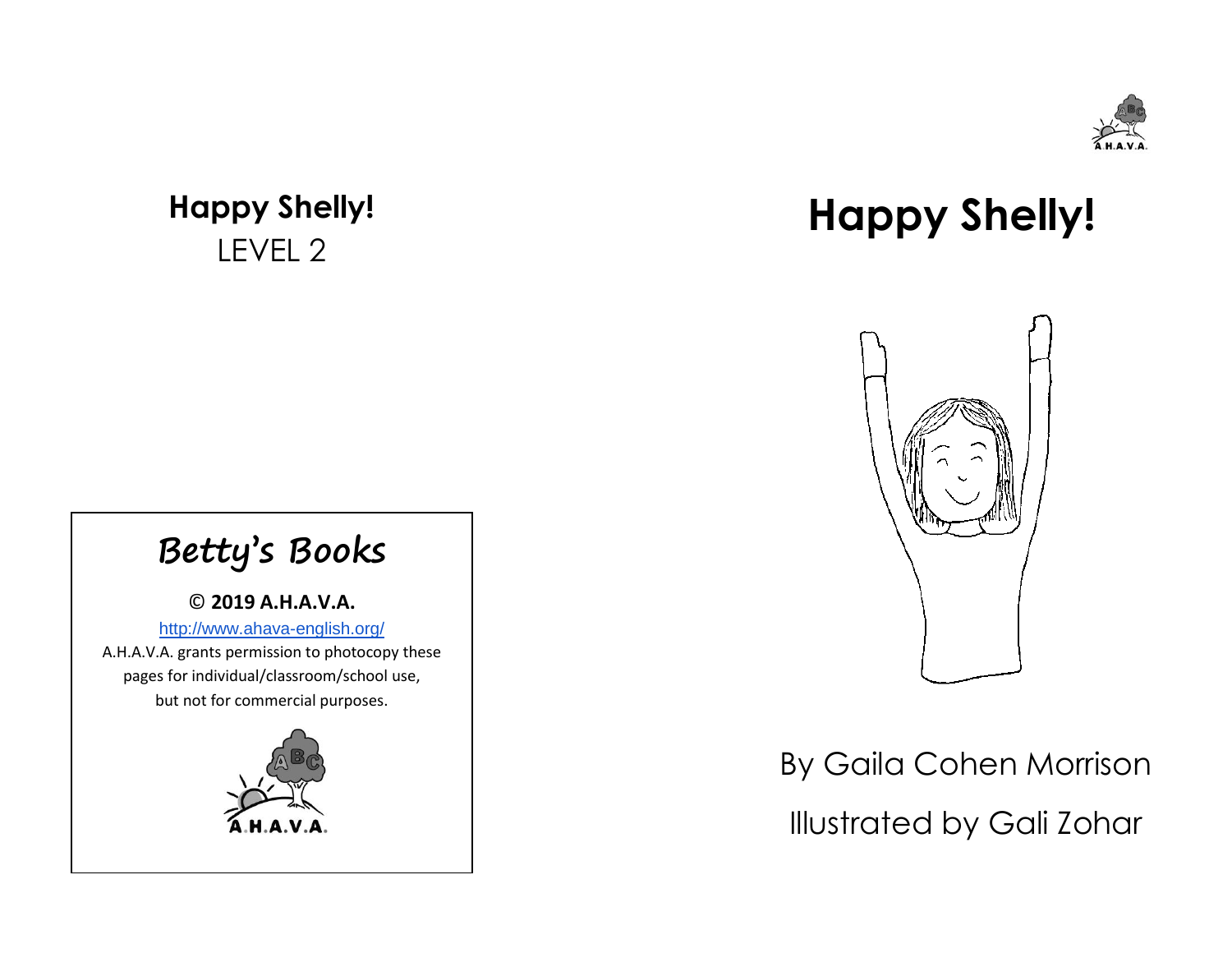This is one happy girl! What makes her so happy?

Jumping makes her happy! Jumping up high with all her energy!

Yahoo!



Look at Shelly now. What makes her so happy?

Running makes her happy. Running quickly with all her energy!

Yahoo!

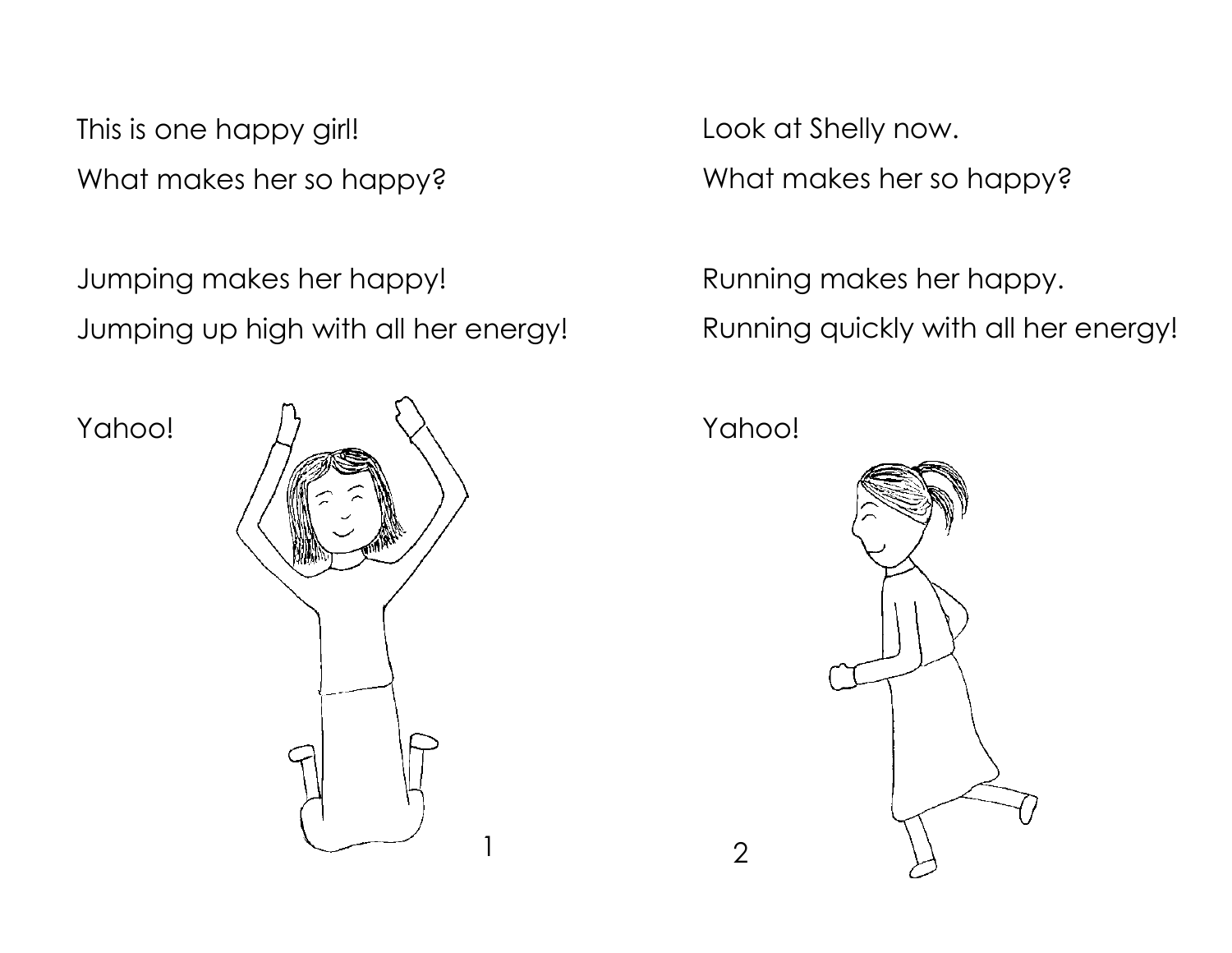Look at Shelly now. What makes her so happy?



3 4

Singing loudly makes her happy! Singing good songs with all her energy!

Yahoo!

Look at Shelly now.

What makes her so happy?

Helping makes her happy! Helping Dad with all her energy!

Yahoo!

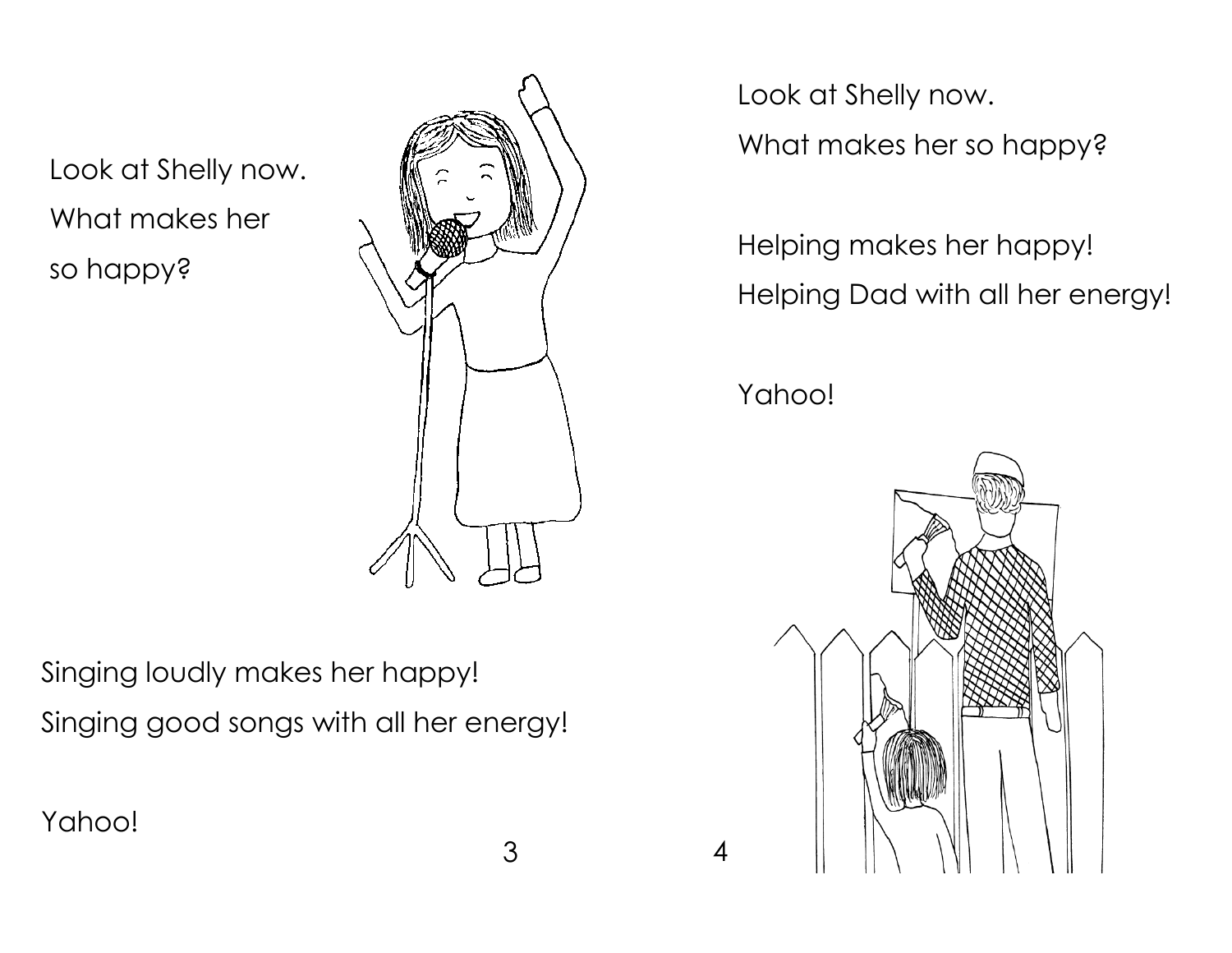Look at Shelly now.

What makes her so happy?

Giving makes her happy! Giving a gift with all her energy!

Yahoo!



Look at Shelly now.

What makes her so happy?



Reading makes her happy!

Reading a book for the Readathon!

Reading a good book with all her energy!

Yahoo!